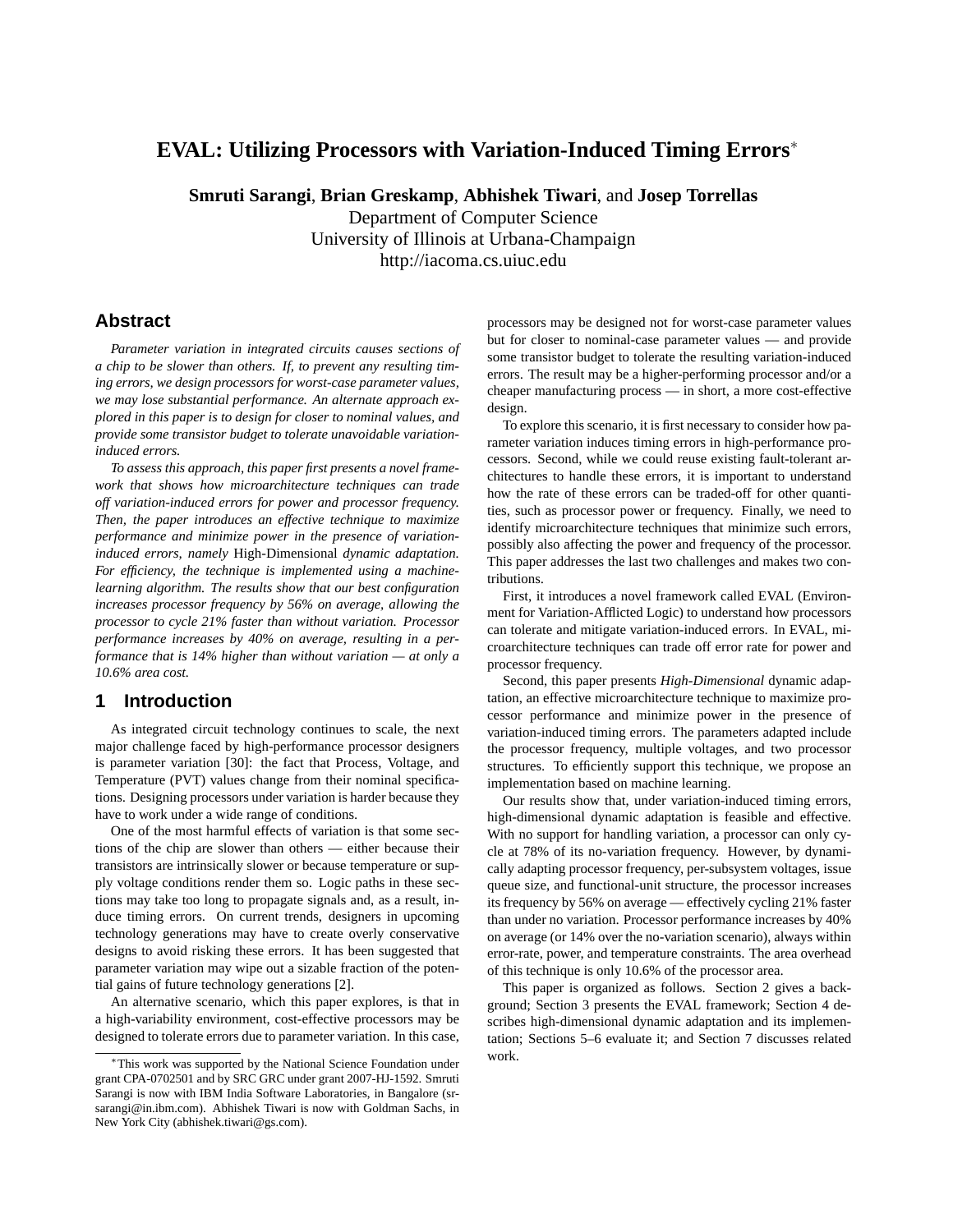

Figure 1: Impact of variation on processor frequency.

## **2 Background**

### **2.1 Modeling Process Variation**

While process variation exists at several levels, we focus on Within-Die (WID) variation, which is caused by both *systematic* effects due to lithographic irregularities and *random* effects, primarily due to varying dopant concentrations [30]. Two important process parameters affected by variation are the threshold voltage  $(V_t)$  and the effective channel length  $(L_{eff})$ . Variation of these two parameters directly affects a gate's delay  $(T_q)$  [25] and a gate's static power from subthreshold leakage  $(P_{sta})$ . These two measures plus a gate's dynamic power  $(P_{dyn})$  are given by:

$$
T_g \propto \frac{V_{dd}L_{eff}}{\mu(V_{dd}-V_t)^{\alpha}} \tag{1}
$$

$$
P_{sta} \propto V_{dd} T^2 e^{-qV_t/kT} \tag{2}
$$

$$
P_{dyn} \quad \propto \quad CV_{dd}^2 f \tag{3}
$$

where  $V_{dd}$ , *T*, *C*, and *f* are the supply voltage, temperature, capacitance, and frequency, respectively, while  $\mu$  and  $\alpha$  are process parameters and *q* and *k* are physical constants.

To model process variation, we use the model in [26]. In this model, the systematic component of  $V_t$ 's variation is modeled with two parameters:  $\sigma_{sys}$  and  $\phi$ . A chip is divided into a grid. Each grid cell takes on a single value of  $V_t$ 's systematic component as given by a multivariate normal distribution with parameters  $\mu$ =0 and  $\sigma_{sys}$ . Along with this, the systematic component of  $V_t$  is spatially correlated using a function that only depends on the distance between two points — not on their position in the chip or on the direction of the line that connects them. Such a function decreases to zero for a distance  $\phi$  called *range*. Intuitively, this means that at distance  $\phi$ , there is no correlation between the systematic components of  $V_t$  for two transistors.  $L_{eff}$  is modeled similarly with a different  $\sigma_{sys}$  but the same  $\phi$ . Overall, with this model, we can generate per-chip personalized maps of the systematic components of  $V_t$  and  $L_{eff}$ .

Random variation occurs at the much smaller granularity of individual transistors. Random variation is added analytically, as random values from a normal distribution with  $\mu=0$  and  $\sigma_{ran}$ .

By combining the systematic and random components of variation, we get the total variation. From here, using Equations 2 and 1, we compute the variation in the static power and delay of gates. Then, integration of the static power over the whole processor provides an estimate of the processor's static power. To estimate the processor's frequency, we take the variation in gate delay and, ideally, would apply it to the design files of a stateof-the-art processor. Since we do not have such files, we apply the gate delay variation to the models of critical path distributions in pipeline stages with logic and with memory structures found in [26]. From the resulting slowest critical paths, we estimate the processor frequency.

#### **2.2 Modeling Variation-Induced Timing Errors**

Process variation slows down some critical paths in a processor. As a result, the maximum frequency attainable by the processor decreases. If we do not operate the processor at the resulting low, safe frequency, the processor will suffer timing errors. To estimate the rate of these timing errors as a function of the processor frequency, we use the VATS model [26].

VATS considers the dynamic distribution of the delays of all the exercised paths in a pipeline stage. Without variation, such distribution may look like that in Figure 1(a). All paths take less than the nominal clock period  $(T_{nom})$ . Parameter variation changes gate delay (as per Equation 1), making some paths faster while others slower. The result is a more spread-out dynamic path delay distribution as in Figure 1(b). The processor now requires a longer clock period  $(T_{var})$  to operate without timing errors.

If a processor is clocked with a period  $t < T_{var}$  (Figure 1(b)), when the paths to the right of *t* are exercised, they may cause timing errors. An alternate way to see this is by plotting the error rate (or probability of error  $P_E$ ) of the pipeline stage as we increase the pipeline frequency (Figure 1(c)). For  $f > f_{var}$ , where  $f_{var}=1/T_{var}$ , there are errors.

VATS generates a  $P_E(f)$  curve like the one in Figure 1(c) for a given pipeline stage. VATS then models an  $n$ -stage pipeline as a series failure system, where each stage can fail independently. Each stage *i* has an activity factor  $\rho_i$ , which is the number of times that the average instruction exercises the stage. Finally, the processor error rate per instruction as a function of the frequency  $f$  is given by Equation 4, and is shown in Figure 1(d) for a 2-stage pipeline.

$$
P_E(f) = \sum_{i=1}^{n} (\rho_i \times P_{E_i}(f))
$$
 (4)

### **2.3 Fine-Grain ABB and ASV Application**

Two techniques that modify the properties of gates are Adaptive Body Biasing (ABB) and Adaptive Supply Voltage (ASV). ABB [21, 35, 36] applies a body-bias voltage  $V_{bb}$  between the substrate and the source (or drain) of transistors to either decrease  $V_t$  (Forward BB or FBB), or increase  $V_t$  (Reverse BB or RBB). As per Equations 1 and 2, decreasing  $V_t$  reduces  $T_g$  but increases  $P_{sta}$ ; increasing  $V_t$  causes the opposite behavior. ABB requires some extra fabrication steps.

ASV changes the  $V_{dd}$  applied to gates [5]. As per Equations 1, 2 and 3, increasing  $V_{dd}$  reduces  $T_g$  but increases  $P_{sta}$  and, especially,  $P_{dyn}$ ; decreasing  $V_{dd}$  causes the opposite behavior. ASV is simpler to implement than ABB.

A chip can have multiple ABB or ASV domains — an environment referred to as fine-grained. Tschanz *et al.* [35] built a chip with 21 ABB domains. Narendra *et al.* [21] built a chip with a single ABB domain, although the chip includes 24 local bias generators with separate local bias networks — just as would be required in an implementation with domains. Both sets of authors estimate that the area overhead of their ABB support is  $\approx$ 2%.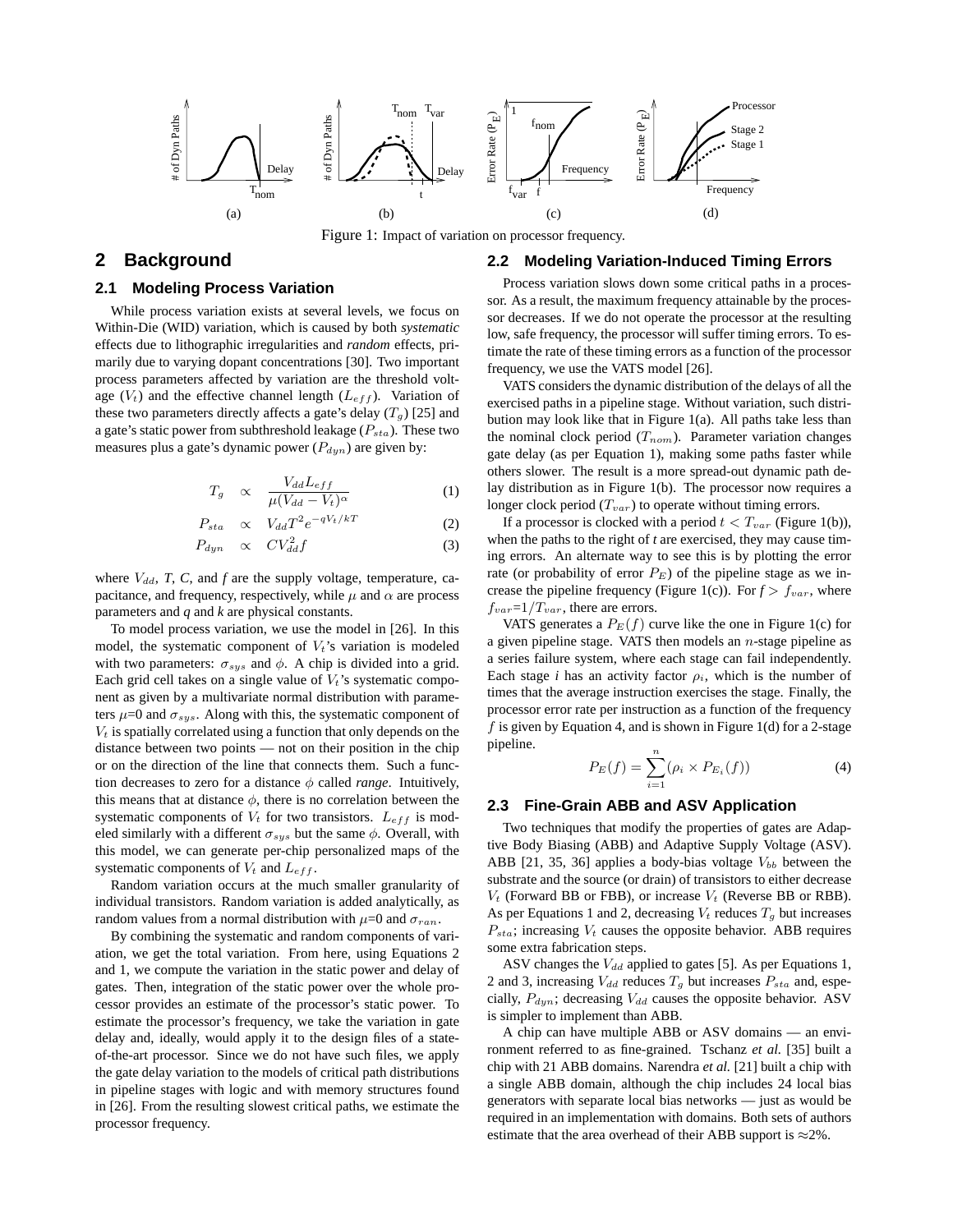

Figure 2: Tolerating (a) and mitigating (b)-(e) variation-induced errors in the EVAL framework.

If we assume that ASV supplies are chip-external, the area overhead of multiple ASV domains is small. Existing power supply pins are repurposed to deliver customized  $V_{dd}$  levels to each domain. Then, level converters may need to be added to cross voltage domains.

In this paper, we will initially assume that we can support over 10 ABB and ASV domains in a processor pipeline. While this is a stretch with current technology, current research (e.g., [15]) points to promising directions to make it feasible. We will then see that we do not need as much support.

## **3 The EVAL Framework**

We assume that, in a high-variability environment, costeffective processors will not be slowed down to operate at worstcase parameter values — their performance at  $T_{var}$  is low. Instead, we assume that they will be clocked with a period  $t < T_{var}$ (Figure 1(b)) and suffer timing errors during normal execution.

To design cost-effective processors in this challenging environment, we propose the EVAL framework to tolerate and mitigate variation-induced errors. In EVAL, microarchitecture techniques can trade-off error rate for power and processor frequency.

### **3.1 Tolerating Errors**

If we augment the processor with support for error detection and correction, it is possible to cycle the processor at  $f > f_{var}$ while still ensuring correct execution. For instance, we can add a checker unit like Diva [40] to verify results from the main pipeline at instruction retirement. To ensure that the checker is error-free, it can be clocked at a safe, lower frequency than the main core, while the speed of its transistors is enhanced with ABB or ASV  $(Section 2.3)$  — according to [40], it is feasible to design a wideissue checker thanks to its architectural simplicity. Alternately, we can add a checker processor like in Paceline [9], or augment the pipeline stages or functional units with error checking hardware like in a variety of schemes (e.g., [8, 37, 38]). With any of these architectures, the performance in instructions per second of the processor cycling at *f* is:

$$
Perf(f) = \frac{f}{CPI} = \frac{f}{CPI_{comp} + CPI_{mem} + CPI_{rec}}
$$

$$
= \frac{f}{CPI_{comp} + mr \times mp(f) + P_E(f) \times rp} (5)
$$

where, for the average instruction,  $CPI_{comp}$  are the computation cycles (including L1 misses that hit in the on-chip L2);  $CPI_{mem}$ are stall cycles due to L2 misses; and  $CPI_{rec}$  are cycles lost to recovery from timing errors. In addition, *mr* is the L2 miss rate in misses per instruction, *mp* is the observed L2 miss penalty in cycles non-overlapped with computation,  $P_E$  is the error rate per instruction, and *rp* is the error recovery penalty in cycles.

To a first approximation,  $CPI_{comp}$ , mr, and rp remain constant as we change *f*. If we use a Diva-like scheme, *rp* is equal to the branch misprediction penalty, since recovery involves taking the result from the checker, flushing the pipeline, and restarting it from the instruction that follows the faulty one. On the other hand, both  $mp$  and  $P<sub>E</sub>$  increase with  $f$ .

For small *f*,  $P_E$  is small (Figure 1(c)), which makes  $P_E \times rp$ small. Consequently, as *f* increases, *Perf* goes up because the numerator grows while the denominator increases only slowly driven by the second and third terms. Eventually, as *f* keeps increasing,  $P_E$  reaches a point of fast growth, as shown in Figure 1(c). At this point,  $P_E \times rp$  swells, and *Perf* levels off and quickly dips down. The result is shown in Figure 2(a), which shows the *Perf(f)* curve with a solid line and the  $P_E(f)$  curve in dashes. We call fopt the *f* at the peak *Perf*. With this approach, we reach frequencies higher than  $f_{var}$  by tolerating errors.

## **3.2 Mitigating Errors: Taxonomy of Techniques**

We can reduce the number of variation-induced errors with microarchitectural techniques. We group such techniques into four classes, depending on how they affect the  $P_E$  vs  $f$  curve. In this section, we describe the four classes — shown in Figures 2(b)-(e) - while in Section 3.3, we present one example of each class.

**Tilt:** This class of techniques speeds-up many paths that are almost critical in a pipeline stage, but does not speed-up the slowest paths in the stage. As a result, the slope of the  $P<sub>E</sub>$  vs  $f$  curve decreases, but the point where the curve meets the  $f$  axis  $(f_{var})$ remains unchanged (Figure 2(b)). Overall, for an *f* moderately higher than  $f_{var}$ ,  $P_E$  has decreased.

**Shift:** This class speeds-up all the paths in a stage by a similar amount. As a result, the curve largely shifts to the right (Figure  $2(c)$ ), therefore reducing  $P_E$  for a given f.

**Reshape:** There is typically an *energy cost* in tilting or shifting the curve as just described. Consequently, another class of techniques speeds-up the slow paths in the stage (thus consuming energy) and then saves energy by slowing down the fast paths. The first action shifts the bottom of the  $P_E$  vs  $f$  curve to the right and/or reduces the curve's initial slope; the second action shifts the top of the curve to the left and/or increases the curve's final slope (Figure 2(d)). For the *f* considered, the result is a lower  $P_E$ with potentially little energy cost. In reality, it may be easier to obtain this behavior at the processor level by speeding-up slow pipeline stages and slowing down the fast stages.

**Adapt:** As an application executes, it changes the types of operations it performs. As a result, its  $P_E$  vs  $f$  curve also changes, as shown in Figure 2(e). A final class of techniques adapts the *f* of the processor dynamically, to keep it as high as possible while maintaining  $P_E$  low at all times (Figure 2(e)).

#### **3.3 Example of Error-Mitigation Techniques**

We now list one example of each of the four classes of techniques to mitigate variation-induced errors.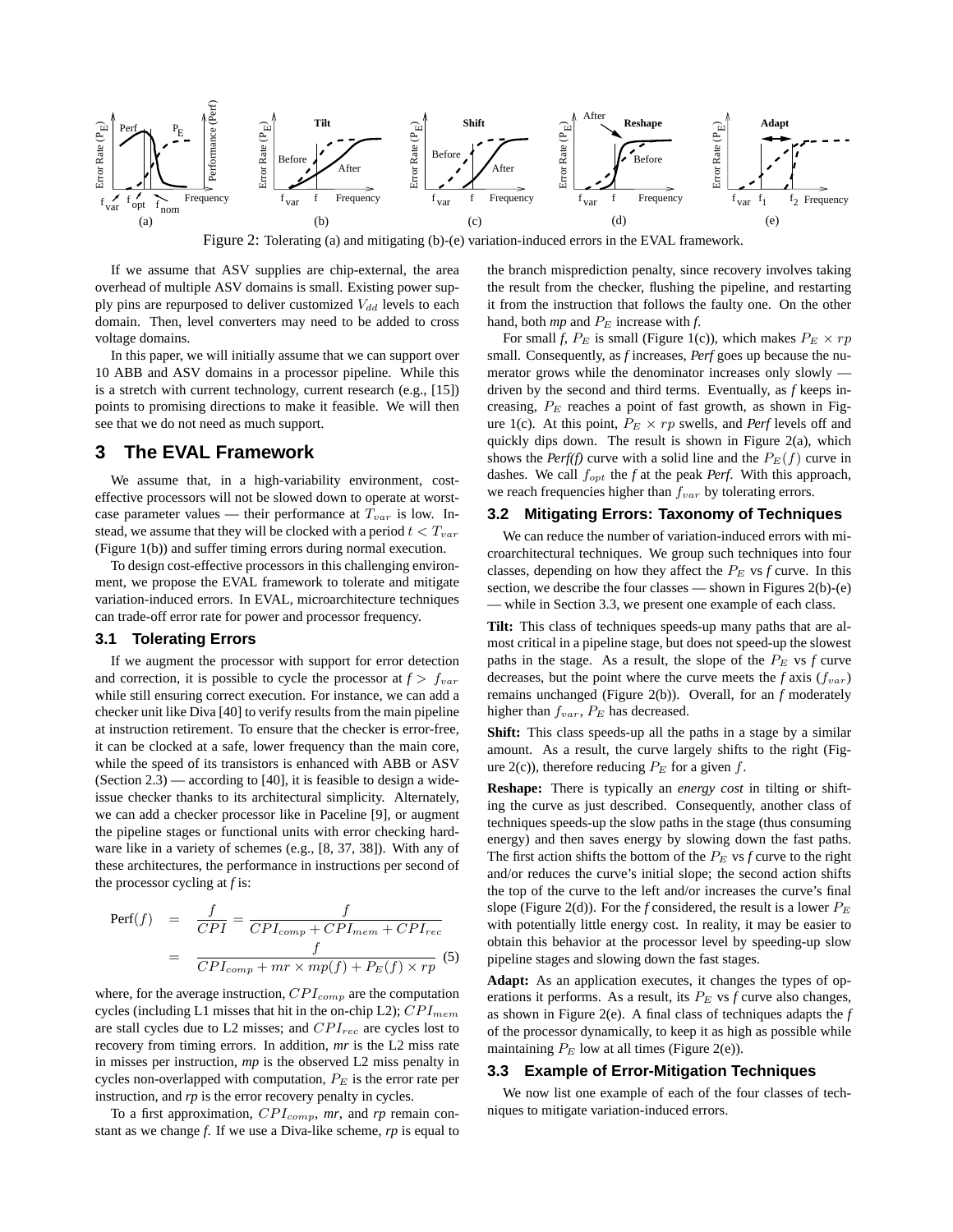### **3.3.1 Tilt: FU Replica without Critical-Path Wall**

Design tools often design pipeline stages or Functional Units (FUs) with many near-critical paths. This is because, to save area and power, the non-critical paths are not subjected to high optimization — as long as they are shorter than the critical path, they are considered good enough. This creates a critical-path wall. The typical *Tilt* technique consists of taking a design and optimizing the near-critical paths to be shorter, so that the distribution of path delays and, therefore, the  $P_E$  vs  $f$  curve, become less steep. One possible way to do so is by increasing the width (*W*) of the transistors in the non-critical paths. This decreases their delay, which is proportional to  $K_1 + K_2/N$ . However, it also increases their power and area, since they are proportional to *W* [22].

Consequently, we propose to have two implementations of an FU side-by-side. Both contain the same logic circuit, but one is the original design (*Normal*) and the other has the transistors in the non-critical paths optimized (*LowSlope*). *LowSlope* is less power-efficient, but it has a lower-sloped  $P_E$  vs  $f$  curve. Consequently, if the pair of FUs falls on a chip area with fast transistors, since the FUs will not limit the processor frequency, we enable *Normal* and disable *LowSlope* — the processor will be more power efficient. If the pair falls on an area with slow transistors and limits the frequency of the processor, we enable *LowSlope* and disable *Normal* — the processor will cycle at a higher *f* for the same  $P_E$ .

We implement this technique in the most critical (typically, the hottest) FUs: we replicate the integer ALU unit and, inside the FP unit, replicate the adder and multiplier. Due to the area implications discussed in Section 5, we conservatively add one extra pipeline stage between the register file read and the execute stages.

#### **3.3.2 Shift: Resizable SRAM Structures**

A technique that has been proposed for SRAMs such as caches or queues is to dynamically disable sections of them to reduce power, access time or cycle time (e.g., [4]) — since smaller structures are faster. In these schemes, transmission gates separate sections of the structure; disabling transmission gates reduces the structure size. According to [4], SPICE simulations show that the impact of properly-designed transmission gates on the cycle time is negligible.

This is a possible *Shift* technique. On chips where the RAM structure falls on a fast region, the whole structure is kept (*Large* design). On chips where it falls on a slow region and limits the chip's *f*, we disable a fraction of the structure (*Small* design). With shorter buses to charge, most of the paths in the structure speed up, shifting the  $P_E$  curve to the right. Consequently, at any *f*, *Small*'s  $P<sub>E</sub>$  is lower than *Large*'s. A shortcoming is that downsizing may decrease IPC. However, we now have room to trade more  $P_E$  for higher *f* and still come out ahead in performance.

We implement this technique in the integer and FP issue queues, since they are often critical. We enable them to operate at either full or *3/4* capacity.

### **3.3.3 Reshape: Fine-Grain ABB or ASV**

ABB and ASV have been used to speed up slow sections of a chip and reduce the power of fast sections of the chip (e.g., [31, 36]). Using them in our framework reshapes the  $P_E$  curve as in Figure 2(d): speeding-up the slow pipeline stages pushes the lower part of the curve to the right and reduces its initial slope; slowing down and saving power on the fast pipeline stages pushes the upper part of the curve to the left and increases its final slope.

### **3.3.4 Dynamic Adaptation**

Many algorithms have been proposed to dynamically change parameters such as voltage, frequency, or cache size to adapt to application demands (e.g., [6, 7, 10]). In the context of mitigating WID parameter variation, the key difference is that the problem has a very *high dimensionality*. The reason is that, to be effective, we need to sense from and actuate on many chip localities — as many as regions with different parameter values — and then optimize globally. Due to the complexity of the problem, we propose an implementation using machine learning algorithms; they enable rapid adaptation in multiple dimensions with minimal computation cost.

High-dimensional dynamic adaptation is the key technique in EVAL, and the one that agglutinates all the other techniques. We describe it next.

# **4 High-Dimensional Dynamic Adaptation for Variation Errors**

We propose *High-Dimensional* dynamic adaptation as a novel technique to effectively mitigate WID parameter variation in upcoming processor chips. The goal is to boost the processor frequency when there is room in the tolerable  $P_E$ , power, and *T*. This technique involves (i) sensing from the several variation localities, (ii) relying on local techniques to *tilt*, *shift*, or *reshape* the  $P<sub>E</sub>$  vs  $f$  curve in each locality, and (iii) finally optimizing globally. Given the complexity of the problem, we propose an implementation with a *software-based fuzzy* controller. Every time that a phase change is detected in the application, the processor is interrupted and runs the controller algorithm. The algorithm uses software data structures that contain fuzzy rules built by the manufacturer in a learning phase. In this section, we describe the problem statement, the algorithm, and its implementation. As an example, we adapt using all the example techniques described in Section 3.3, namely different ABB and ASV for each of  $n$  processor subsystems, FU replication, and issue-queue resizing.

#### **4.1 Optimization Problem Statement**

Every optimization problem has a set of outputs subject to constraints, a final goal, and a set of inputs.

**Outputs.** There are  $2n+3$  outputs: (i) the core frequency, (ii) the  $V_{dd}$  and  $V_{bb}$  for each of the n subsystems in the processor, (iii) the size of the issue queue (full or 3/4), and (iv) which FU to use (normal or low sloped). The last two outputs apply to integer or FP units depending on the type of application running.

**Constraints.** There are three: (i) no point can be at *T* higher than  $T_{MAX}$ , (ii) the processor power cannot be higher than  $P_{MAX}$ , and (iii) the total processor  $P_E$  cannot be higher than  $P_{E_{MAX}}$ . The reason for the latter is justified next.

**Goal.** Our goal is to find the processor *f* that maximizes performance. However, taking Equation 5 and finding the point where its derivative is zero is expensive. Instead, we can find a very similar *f* with little effort if our goal is to maximize *f* subject to the processor's  $P_E$  being no higher than  $P_{E_{MAX}}$  — assuming we choose an appropriate  $P_{E_{MAX}}$ . Specifically, the  $P_E(f)$  curve in Figure 2(a) is so steep that the range of *f* between  $P_E = 10^{-4}$  and  $P_E = 10^{-1}$  errors/instruction is minuscule (only 2–3%). Moreover, for typical values of  $CPI_{comp}$ ,  $CPI_{mem}$ , and rp in Equation 5,  $P_E = 10^{-4}$  makes  $CPI_{rec}$  negligible, while  $P_E = 10^{-1}$ makes  $CPI_{rec}$  so high that *Perf* has already dropped. Conse-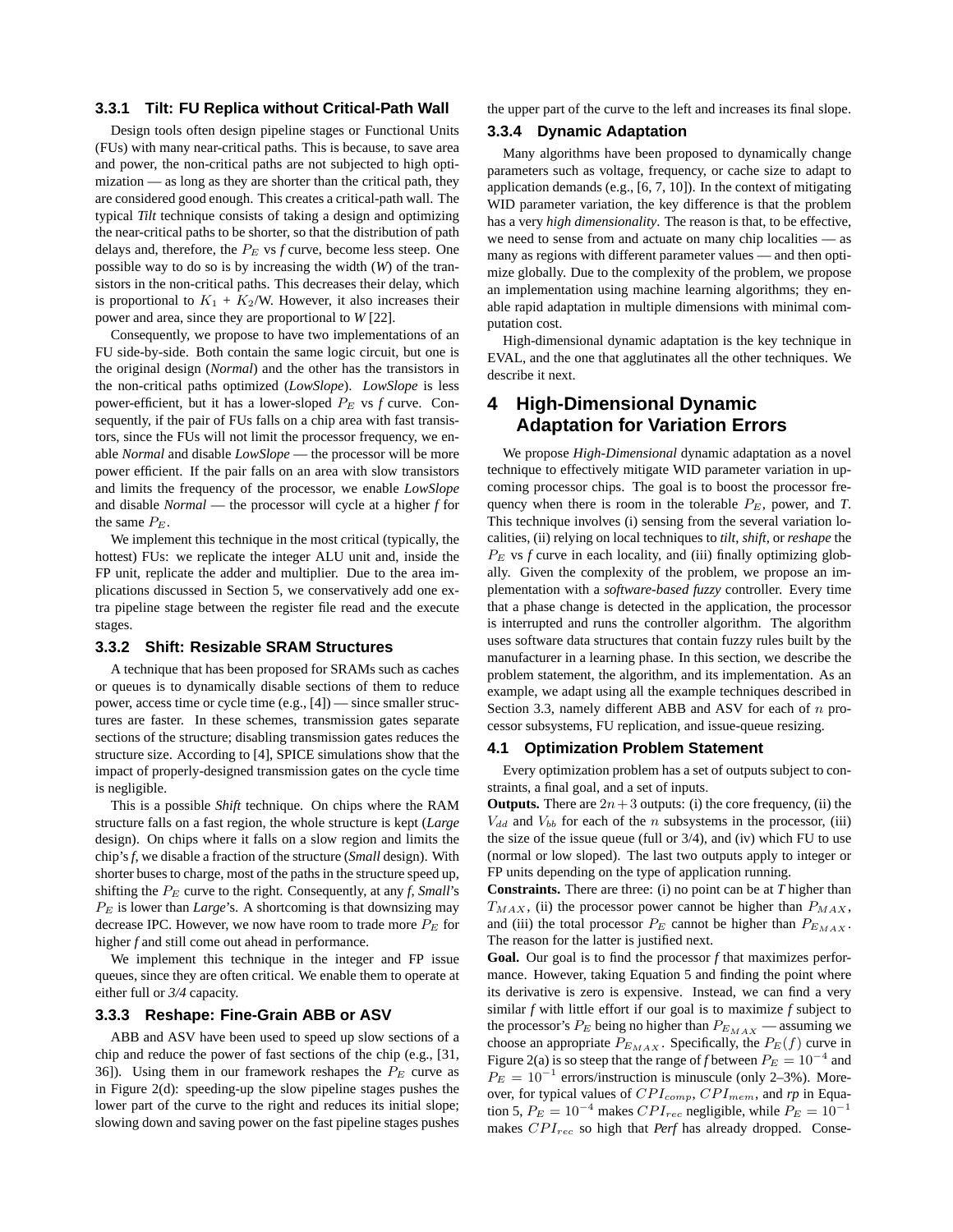

Figure 3: Overview of the optimization algorithm.

quently, if we set our goal to maximize  $f$  subject to  $P_E$  being no higher than  $P_E = 10^{-4}$  errors/instruction, we will obtain an *f* and a *Perf* that are both very close to the optimal ones.

**Inputs.** We need inputs that enable us to compute the  $T$ ,  $P_{sta}$ , and  $P_{dyn}$  of each subsystem. Such values are given by:

$$
T = T_H + R_{th} \times (P_{dyn} + P_{sta}) \tag{6}
$$

$$
P_{dyn} = K_{dyn} \alpha_f C V_{dd}^2 f \tag{7}
$$

$$
P_{sta} = K_{sta} V_{dd} T^2 e^{-qV_t/kT}
$$
\n(8)

$$
V_t = V_{t0} + k_1(T - T_0) + k_2 V_{dd} + k_3 V_{bb}
$$
 (9)

Equation 6 gives the steady-state *T* as function of the temperature of the common heat sink  $(T_H)$  and the thermal resistance of the subsystem  $(R_{th})$ . In Equation 7,  $K_{dyn}$  is a constant for the subsystem and  $\alpha_f$  is the activity factor of the subsystem in accesses per cycle. In Equation 8,  $K_{sta}$  is a constant for the subsystem. Finally, in Equation 9, to compute  $V_t$  at *T*, we need to know its value  $V_{t0}$  at a reference temperature  $T_0$ . The effect of  $T$ ,  $V_{dd}$  and  $V_{bb}$  on  $V_t$  is captured by constants  $k_1$ ,  $k_2$ , and  $k_3$  [19].

These equations form a feedback system and need to be solved iteratively. In these equations, the inputs to our control algorithm are  $T_H$ ,  $R_{th}$ ,  $K_{dyn}$ ,  $\alpha_f$ ,  $K_{sta}$ ,  $V_{t0}$ , and  $f$  — the rest are either outputs ( $V_{dd}$  and  $V_{bb}$ ), constants, or intermediate parameters. Among these inputs,  $R_{th}$ ,  $K_{dyn}$ ,  $K_{sta}$ , and  $V_{t0}$  are per-subsystem constants that the manufacturer can measure and store on chip. This is done as follows. First,  $R_{th}$ ,  $K_{dyn}$ , and  $K_{sta}$  are unaffected by variation, and are either a function of the subsystem area  $(R_{th})$ or are estimated by the CAD tools based on the number and type of devices in the subsystem ( $K_{dyn}$  and  $K_{sta}$ ). Second,  $V_{t0}$  is variation-dependent, and is measured on a tester at a known *T* by suspending the clocks and individually powering on each of the subsystems. The current flowing in is the leakage of that subsystem, from which  $V_{t0}$  can be computed according to Equation 8.

On the other hand,  $T_H$  and the per-subsystem  $\alpha_f$  must be sensed dynamically.  $T_H$  can be measured with a single  $T$  sensor on the heat sink. Since the thermal time constant of the heat sink is of the order of tens of seconds [29], it only needs to be measured every few seconds. Finally, within a program phase,  $\alpha_f$  in a given subsystem does not change much [28]. We can measure its average value at the beginning of every phase with performance counters similar to those already available. Adding up all inputs, we get  $5n + 2$  inputs, of which only  $n + 1$  need to be sensed (the per-subsystem  $\alpha_f$  and the  $T_H$ ).

#### **4.2 Optimization Algorithm**

To make the problem tractable, we propose to solve it by selecting a good solution in each of the  $n$  subsystems independently,



Figure 4: Possible frequency outcomes for the replicated FU.

and then modifying the solutions slightly to make them compatible. We proceed in two steps, namely the *Freq* and *Power* algorithms.

In the *Freq* algorithm, each subsystem *i* independently finds the maximum frequency  $f_{max}^i$  at which it can cycle using any value of ABB or ASV, and without violating the temperature constraint  $(T_{MAX})$  or error rate constraint (which we conservatively set to  $P_{E_{MAX}}(n)$ . Then, we take the minimum of all  $f_{max}^i$ , which becomes the core frequency  $f_{core}$ . Next, in the *Power* algorithm, each subsystem  $i$  takes  $f_{core}$  and independently recomputes its  $V_{dd}^{i}$  and  $V_{bb}^{i}$  that minimize the power consumed by the subsystem without violating  $T_{MAX}$  or  $P_{E_{MAX}}/n$ . Finally, a check is made that the overall processor power is lower than  $P_{MAX}$ .

An overview of the overall process is shown in Figure 3. In the two algorithms, each subsystem *i* takes the 6 inputs described in Section 4.1, which we represent with superscript *i*.

**FU Replication.** This technique is representative of those that provide the choice of one of two configurations in a subsystem. In this case, we need to run the *Freq* algorithm for each of the two configurations, and generate two  $f_{max}^i$ , namely  $f_{normal}$ for the normal FU and  $f_{lowslope}$  for the low-sloped one, where  $f_{normal}$  <  $f_{lowslope}$ . To decide which of the two FUs to enable, we compare  $f_{normal}$  and  $f_{lowslope}$  to the minimum value of  $f_{max}^i$  for all the other subsystems in the processor, which we call  $Min(f)_{rest}$ . The possible relative values of these three frequencies create three cases, as shown in Figure 4. If  $f_{normal}$  $Min(f)_{rest}$  like cases (i) and (ii), the FU is critical and, therefore, we enable the low-sloped implementation to maximize frequency. Otherwise, like case (iii), we enable the normal one to save power.

**Issue Queue Resizing.** This technique is representative of those that provide two configurations which, at the same *f*, induce a different processor CPI. This is what occurs with the two different queue sizes: at the same *f*, they result in different processor CPIs. In this case, at the beginning of each phase, we need to take several  $\mu$ s to estimate with counters the CPI<sub>comp</sub> with either queue size, namely  $\text{CPI}_{comp_{1,00}}$  and  $\text{CPI}_{comp_{0,75}}$ . We then run the *Freq* algorithm for each queue size and, together with the  $f_{max}^i$  of all the other subsystems, compute the frequency we would select for the core, namely  $f_{core_{1.00}}$  and  $f_{core_{0.75}}$ . Finally, we compare the estimated performance given in Equation 5 with either  $\text{CPI}_{comp_{1.00}}$  and  $f_{core_{1.00}}$ , or with  $\text{CPI}_{comp_{0.75}}$  and  $f_{core_{0.75}}$ . Finally, we enable the queue size that delivers the higher performance of the two.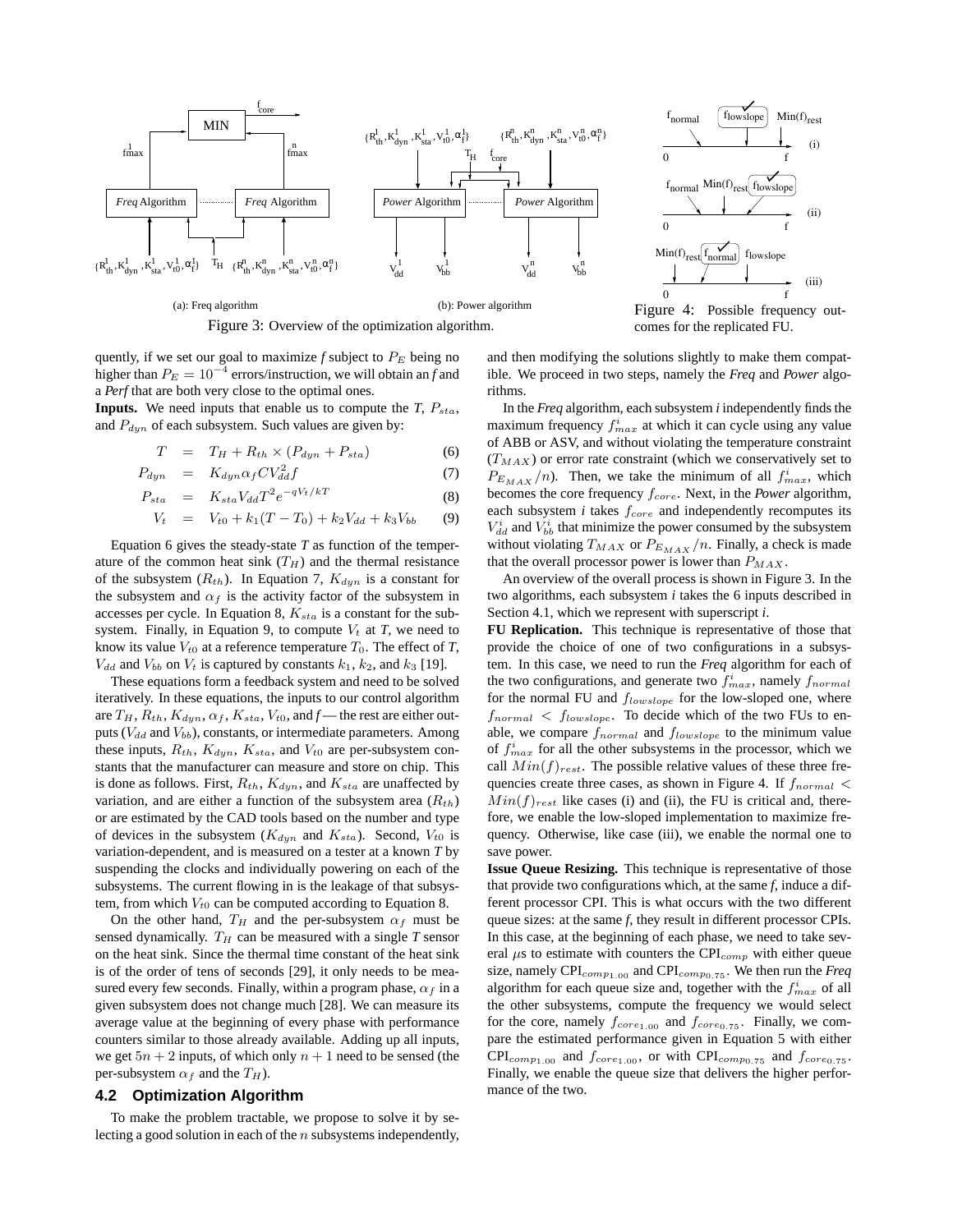

Figure 5: Operation of a Fuzzy Controller (FC).

#### **4.3 Implementation**

#### **4.3.1 Freq and Power Algorithms**

The *Freq* and *Power* algorithms are non-linear, multidimensional problems that have no analytic or simple algorithmic solution. In this section, we outline an exhaustive solution and then our proposed solution based on a fuzzy controller.

**Exhaustive Algorithm.** In this algorithm, we start from a finite set of values for each of  $f$ ,  $V_{dd}$ , and  $V_{bb}$  in a subsystem, and exhaustively try all possible combinations to select the best one for the subsystem subject to constraints. Specifically, in the *Freq* algorithm for subsystem  $i$ , we compute, for each  $f$ ,  $V_{dd}$ , and  $V_{bb}$ value combination, the resulting subsystem  $T$  and  $P_E$ . We select as  $f_{max}^i$  the maximum *f* that does not violate the  $T_{MAX}$  or  $P_{E_{MAX}}/n$  constraints. In the *Power* algorithm, we take  $f_{core}$ and compute, for each  $V_{dd}$  and  $V_{bb}$  value combination, the resulting subsystem *T*,  $P_E$ , and power. We select the  $V_{dd}$  and  $V_{bb}$ combination that, while not violating the  $T_{MAX}$  or  $P_{E_{MAX}}/n$ constraints, consumes the lowest power. Unfortunately, *Exhaustive* is too expensive to execute on-the-fly.

**Fuzzy Controller Algorithm.** Fuzzy Controllers (FC) are used when we know that there is a relationship between a multidimensional input and an output but we do not know the form of the function [39] — and therefore non-linear regression cannot be used. An FC learns a set of rules during a training phase, stores them, and uses them later-on in deployment to provide accurate answers to queries. The advantages of using an FC for each subsystem's *Freq* and *Power* algorithms (each box in Figure 3) are FC's good accuracy and very low response time. In our scheme, we use a software FC implementation.

An FC operates on two matrices called  $\mu$  and  $\sigma$ , and a column vector of the same number of rows (Figure 5(a)). Each row of the matrices is a fuzzy rule, and its output is an element of the column vector. The number of columns in each matrix is equal to the number of variables per input vector. In the training phase (Figure 5(b)), we train the FC with thousands of training examples to fill in the matrices and vector (Appendix A). A training example is an input vector along with its correct output. We generate each training example by running *Exhaustive* offline. In the deployment phase (Figure 5(c)), the FC takes an input vector and produces an estimated output (Appendix A).

In the *Freq* algorithm, the 6 inputs shown in Figure 3 are fed to a per-subsystem FC whose output is  $f_{max}^i$ ; in the *Power* algorithm, there are two FCs per subsystem — one for output  $V_{dd}^{i}$  and one for output  $V_{bb}^i$ . Their inputs are shown in Figure 3.

We do not expect that training the FCs will increase the chip test time excessively. First, of all the constants needed in Section 4.1, only the per-subsystem  $V_{t0}$  must be measured by the manufacturer on the chip hardware. Moreover, we discussed in Section 4.1 that  $V_{t0}$  can be measured quickly. The second step involves populating the FCs. This is done by running many inputs on a software model of the chip that implements *Exhaustive*.

#### **4.3.2 Controller System Interface**

The controller system consists of a set of privileged-mode software routines and data structures that implement FCs for each subsystem. The FCs access a sensor attached to the heat sink that provides  $T_H$ , and a set of performance counters that provide  $\alpha_f^i$ for each subsystem. In addition, there are per-subsystem thermal sensors [29] to detect overheating, a core-wide power sensor to detect power overruns, and a core-wide  $P_E$  counter from the checker hardware (Section 3.1) to detect error-rate overruns. When a hardware-based application phase predictor like the one by Sherwood *et al.* [28] detects a new phase, it interrupts the processor, which then runs the controller routines.

### **4.3.3 Timeline**

Figure 6 shows the timeline of the whole system. The phase detector detects a new phase on average every  $\approx 120$ ms, and interrupts the processor. If this phase has been seen before, a saved configuration is reused; otherwise, the controller attempts to find a good configuration. For that, it first lets the application run for  $\approx$  20 $\mu$ s, while counters estimate each subsystem's new activity factor  $\alpha_f$ . During this period, counters also estimate  $CPI_{comp}$ with the full-sized issue queue (for the first half of the period) and the 0.75 configuration (for the second half)<sup>1</sup>. As per Section 4.2, these CPIs will be used to resize the integer or FP issue queue depending on the type of application running.

Subsequently, the fuzzy controller routines take over the CPU and execute. Based on the number of instructions executed in these routines, we estimate that a 4GHz processor takes about  $6\mu s$  to run them. This is the only time when the application is not running. After the new configuration is chosen, the application runs again and the system transitions to the selected  $f_{core}$  and per-subsystem  $V_{dd}$  and  $V_{bb}$ . While the transition latency depends on the magnitude of the change required, we estimate it is at most  $10\mu s$  — a figure slightly more aggressive than the one for Intel's XScale technology.

Due to inaccurate estimation when using fuzzy control, the final configuration may not be optimal or may not meet constraints. If it is too aggressive, a sensor may log a constraint violation — a thermal/power violation within a thermal time constant ( $\approx$  2ms) or an error constraint violation sooner. In this case, the system performs a minor readjustment, which involves decreasing *f* ex-

<sup>&</sup>lt;sup>1</sup>If these two tests end up testing very different code sections, we may make a suboptimal decision. Correctness is never in question.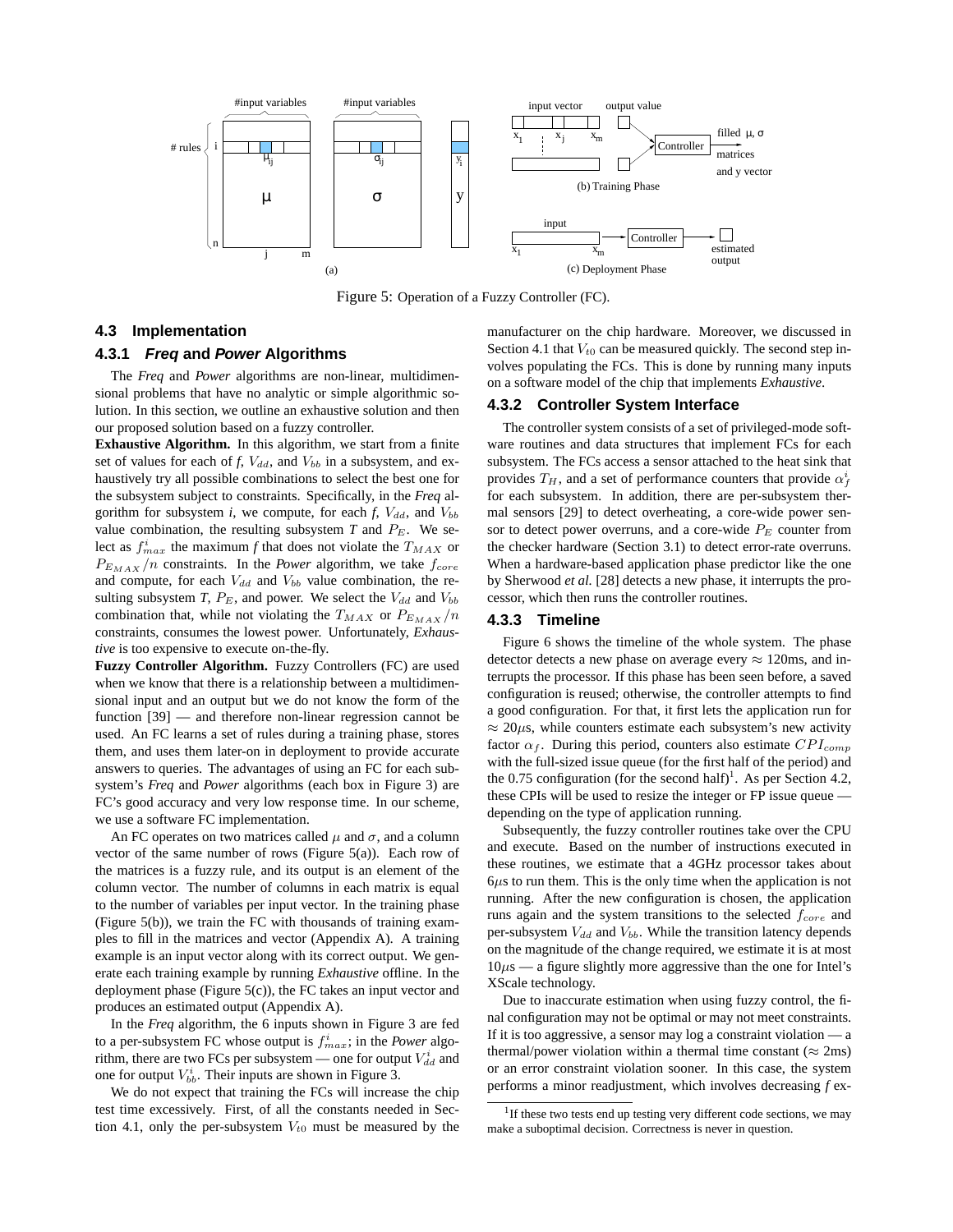

Figure 7: Characteristics of the system modeled.



Figure 6: Timeline of the adaptation algorithm.

ponentially — first by 1 100MHz step, then by 2 steps, 4, and 8 without running the controller — until the configuration causes no violation, and then gradually ramping up *f* in constant 100MHz steps up until right below a *f* that causes violations.

These small *f* changes to prevent violations are called *Retuning Cycles* (Figure 6). They do *not* involve re-running the fuzzy controller. Finally, every 2-3s, the  $T_H$  sensor is refreshed.

### **4.3.4 Summary of Complexity**

We believe that the complexity of this technique is modest. The key part of the technique, namely the controller, is implemented in software, which reduces design complexity. The hardware aspects include sensors, FU replication, issue-queue resizing, Diva checker, and fine-grain ABB/ASV. Note that this is not an "all-ornothing" system — different subsets of techniques can be used. Finally, fuzzy control has been shown to be a simple, effective way to handle complicated control systems [39].

## **5 Evaluation Environment**

We model a Chip Multiprocessor (CMP) at 45nm technology with four 3-issue cores similar to the AMD Athlon 64. Each core has two 64KB L1 caches, a private 1MB L2, and hyper-transport links to the other cores. We estimate a nominal (i.e., without variation) frequency of 4GHz with a supply voltage of 1V. Figure 7(a) shows some characteristics of the architecture. In this evaluation, we choose to have 15 subsystems per core, as shown in Figure 7(b).

The frequency changes like in Intel XScale, and all changes can be effected in 10 $\mu$ s.  $V_{bb}$  and  $V_{dd}$  can be adjusted on a persubsystem basis, as in [36]. Figure 7(a) shows the ranges and step sizes of the changes. Based on [21, 35], we estimate that the area overhead of ABB is  $\approx 2\%$ . However, we will not include ABB in our preferred configuration. As indicated in Section 2.3, we optimistically assume that the area overhead of ASV is largely negligible [5], given chip-external ASV supplies. We will include ASV in our preferred configuration.

Each core has a checker like Diva [40] to detect and tolerate core errors (Figure 7(c)). The checker is sped up with ASV so that it runs at 3.5GHz without any errors. It has a 4KB L0 D-cache, a 512B L0 I-cache, and a 32-entry queue to buffer instructions retiring in the processor. To ensure that the checker reads the L1 reliably, the L1 is augmented with the SRAM Razor scheme [14], which adds duplicate sense amplifiers to L1. L1 reads are performed with speculative timing for the core, and then a fraction of a cycle later with safe timing for the checker. Since checker design is not our contribution, we do not elaborate further, although we include its area and power cost in our overall computations.

**FU Replication Technique.** We replicate the integer ALU unit and, inside the FP unit, replicate the set composed of adder and multiplier. To estimate the area, power, and timing of low-sloped FUs, we use the data in [1]. Although their circuit is a small sequential circuit rather than an ALU, we consider that their measurements are an acceptable estimation of this optimization's impact. On average, the low-sloped unit consumes 30% more area and power, and its path delay distribution changes such that the mean decreases by 25% and the variance doubles [1]. From this, and the FU area shown in Figure 7(a), it follows that integer and FP FU replication adds 0.7% and 2.5% of processor area (Figure 7(d)).

Since replication lengthens the wires that connect the register file to the FUs, we conservatively add one additional pipeline stage between the register file read and the execute stages. While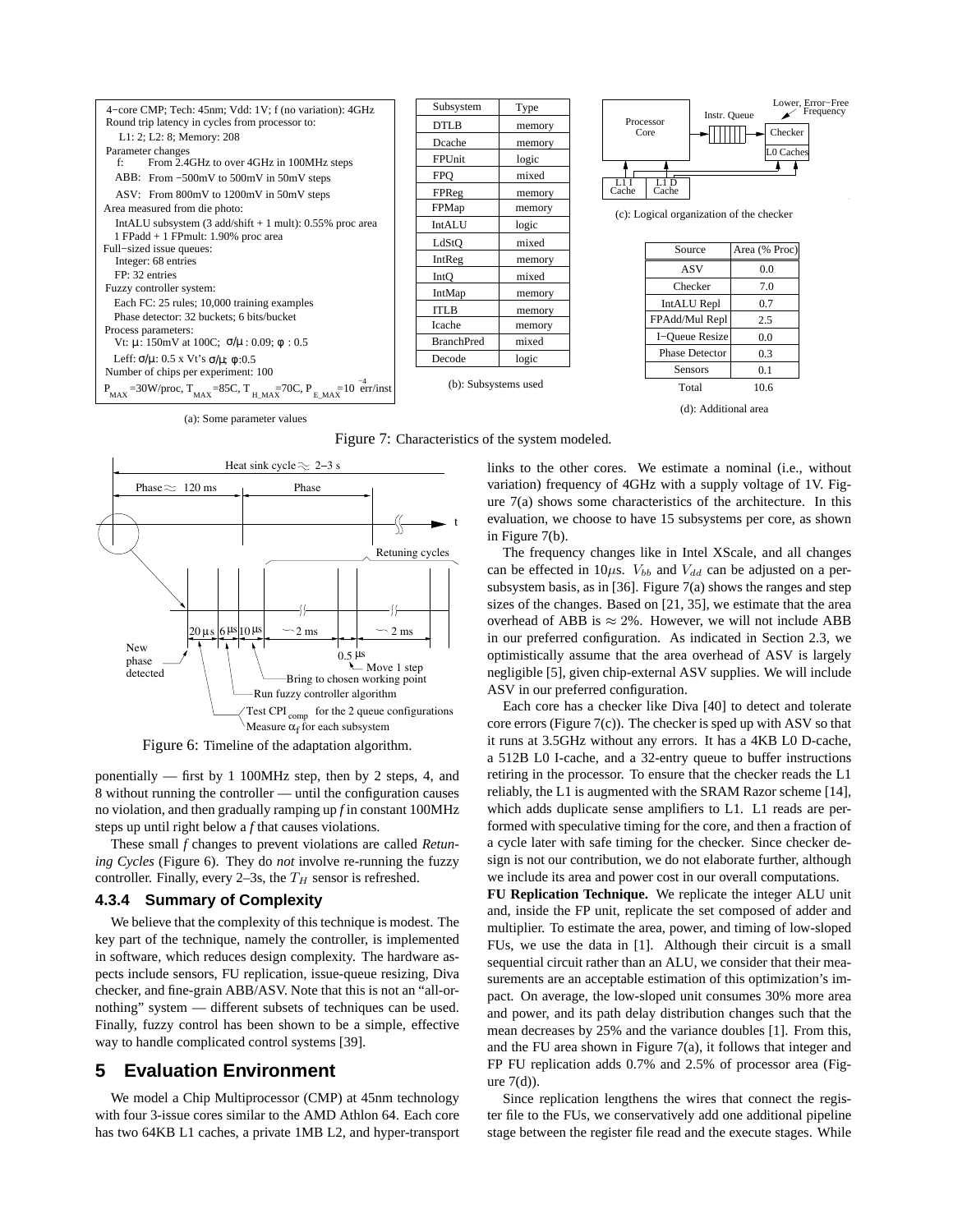| Environment     | Explanation                                      | Environment      | Explanation                                   |
|-----------------|--------------------------------------------------|------------------|-----------------------------------------------|
| 1: Baseline     | Plain processor with variation effects           | 5: $TS+ASV+O$    | $TS + ASV + issue-queue$ resizing (Sec 3.3.2) |
| 2:TS            | Baseline $+$ Diva checker for timing speculation | 6: $TS+ASV+O+FU$ | $TS + ASV + Q + FU$ replication (Sec 3.3.1)   |
| $3:TS+ASV$      | $TS + adaptive$ supply voltage (Sec 3.3.3)       | 7:ALL            | $TS + ASV + O + FU + ABB$                     |
| $4: TS+ASV+ABB$ | $TS$ + techniques of Sec 3.3.3                   | 8: NoVar         | Plain processor with no variation effects     |

Table 1: Key environments considered.

this increases the load-misspeculation and branch-misprediction loops by one cycle, it does not affect the execution of back-toback ALU instructions. As a result, the overall performance impact is modest and the scheduler complexity is largely unaffected. **SRAM Resizing Technique.** We resize the integer and FP issue queues (Figure 7(a)), so that each can operate at either full or *3/4* capacity [4]. This technique adds no extra area (Figure 7(d)).

**Dynamic Adaptation Technique.** The fuzzy controller routines have ≈120 Kbytes of data footprint. For each Fuzzy Controller (FC), we choose to have 25 rules and train them with 10,000 randomly-selected examples generated with *Exhaustive* — these settings give good results. This data is stored in a reserved memory area. When the controller runs, it pollutes the data cache, but since it runs only once per phase, its performance impact is negligible. The code footprint is tiny because the code is only a few tight loops.

The hardware-based application phase detector uses basicblock execution frequencies to detect phases. It is the one described by Sherwood *et al.* [28]. Its parameters are shown in Figure 7(a). Using CACTI [32], we estimate that it adds  $\approx 0.3\%$  of processor area (Figure 7(d)). The detector is designed to detect *T* and power phases as in [13]. It uses similar stability criteria as [13], and obtains similar phases. The average length of a stable phase in SPEC applications is  $\approx$ 120ms, so adapting at every phase boundary has minimal overhead. Such stable phases account for 90-95% of the execution time.

Finally, there is a set of sensors as described in Section 4.3.2. We estimate their area overhead to be  $\approx 0.1\%$  (Figure 7(d)). Consequently, the total area overhead of our EVAL system is 10.6%. **Process Variation.** We model  $V_t$  and  $L_{eff}$  variation using the model in [26]. Using the parameters recommended in the model, we set  $V_t$ 's  $\sigma/\mu$  to 0.09 and use equal contributions of the systematic and random components. Consequently,  $\sigma_{sys}/\mu$  =  $\sigma_{ran}/\mu = \sqrt{\sigma^2/2}/\mu = 0.064$ . Moreover, we set  $\phi$  to 0.5, and  $L_{eff}$ 's  $\sigma/\mu$  to 0.5 of  $V_t$ 's  $\sigma/\mu$ . Consequently, for  $L_{eff}$ , we use  $\sigma/\mu = 0.045$  and  $\sigma_{sys}/\mu = \sigma_{ran}/\mu = 0.032$  (Figure 7(a)). Each individual experiment is *repeated 100 times*, using 100 chips that have different systematic  $V_t$  and  $L_{eff}$  maps generated with the same  $\sigma$  and  $\phi$ . We find that using more than these 100 samples changes our results insignificantly.

#### **5.1 Performance, Power, and Temperature**

We use the SESC [23] cycle-level execution-driven simulator to model the performance of the chip running the SPECint and SPECfp 2000 codes. Each application is run on each of the 4 cores of each of 100 chips. The resulting average performance is combined with that of the other applications.

The simulator is augmented with dynamic power  $(P_{dyn})$  models from Wattch [3] and CACTI [32] to estimate  $P_{dyn}$  at a reference technology and frequency. In addition, we use HotLeakage [41] to estimate static power  $(P_{sta})$  at the same reference technology. Then, we obtain ITRS scaling projections for the pertransistor dynamic power-delay product, and for the per-transistor static power [12]. With these two factors, we can estimate  $P_{dyn}$ and  $P_{sta}$  for the scaled technology and frequency relative to the reference values. For each of the four cores in the CMP, we set  $P_{MAX}$  for the core to 30W.

We use HotSpot [29] to estimate  $R_{th}$  for each of the subsystems. Once we have all the parameters in Equations 6–9, we solve the equations for any  $(V_{dd}, V_{bb}, f)$  operating point. Solution is by iterating until convergence. We set  $T_{MAX}=85^{\circ}\text{C}$ ,  $T_{H_{MAX}}=70^{\circ}\text{C}$ , and as per Section 4.1,  $P_{E_{MAX}} = 10^{-4}$  err/inst.

With this setup, we model the environments of Table 1, without and with the high-dimensional dynamic adaptation technique.

## **6 Evaluation**

We first show that  $P_E$ , power, and  $f$  (or performance) are tradeable quantities. Next, we evaluate the relative performance and power consumption of the environments in Table 1, without and with dynamic adaptation. Finally, we characterize the dynamic adaptation technique in detail.

## **6.1 Error Rate, Power, and Frequency (or Performance) Are Tradeable**

In our processor,  $P_E$ , power, and  $f$  (or performance) are tradeable quantities. To show it, we experiment with one application (*swim*) running on one sample chip. For the *TS* environment, Figure 8(a) shows the  $P_E$  vs frequency curves of all the processor's subsystems. The  $P_E$  curves are labeled based on the type of subsystem (*logic*, *memory*, or *mixed*), while the frequency  $(f_R)$  is shown relative to the *NoVar* environment (Table 1). In the figure, the slope of the  $P_E$  curves depends primarily on the subsystem type. Memory subsystems, with their homogeneous paths, have a rapid error onset. Logic subsystems have a wide variety of paths and, therefore, produce a more gradual error onset. Mixed subsystems fall between the two extremes.

Figure 8(b) shows the processor performance relative to *NoVar*  $(Perf_R)$  as a function of frequency. As indicated in Section 3.1, as frequency increases, performance improves as long as  $P_E$  (Figure 8(a)) is not prohibitively high. As  $P_E$  increases past a critical point, Perf<sub>R</sub> falls off sharply. From Figure 8(b), we see that, with *TS*, the processor runs optimally at  $f_R \approx 0.91$  (that is, slower than *NoVar*) and delivers a *Perf<sub>R</sub>*  $\approx 0.92$  (again, lower than *No*-*Var*). This is much better than under *Baseline*, which cannot tolerate any error. Indeed, *Baseline* can only run at the  $f_R$  where the leftmost  $P_E$  curve in Figure 8(a) intersects the x-axis ( $f_R \approx$ 0.84).

To improve  $Perf_R$ , we need to delay the exponential  $P_E$  onset. To this end, Figures 8(c) and (d) repeat the  $P_E$  and  $Perf_R$  curves for an environment that has per-subsystem ASV and ABB — set by the *Exhaustive* algorithm of Section 4.3.1. For each  $f_R$ , this algorithm finds a configuration where the sum of all  $P_E$  curves is  $\approx 10^{-4}$  errs/inst, which is  $P_{E_{MAX}}$ . This is accomplished by speeding up slow subsystems and saving power on fast ones. This is why Figure 8(c) shows a convergence of lines at  $P_E \approx 10^{-4}$ . However, for high  $f_R$ , it becomes increasingly power-costly to keep  $P_E \le P_{E_{MAX}}$ . Eventually, the power constraint is reached, and no further ASV/ABB can be applied to speed up subsystems and keep  $P_E \leq P_{E_{MAX}}$ . Then, as can be seen in Figure 8(c), some  $P_E$  curves escape up and, as shown in Figure 8(d),  $Perf_R$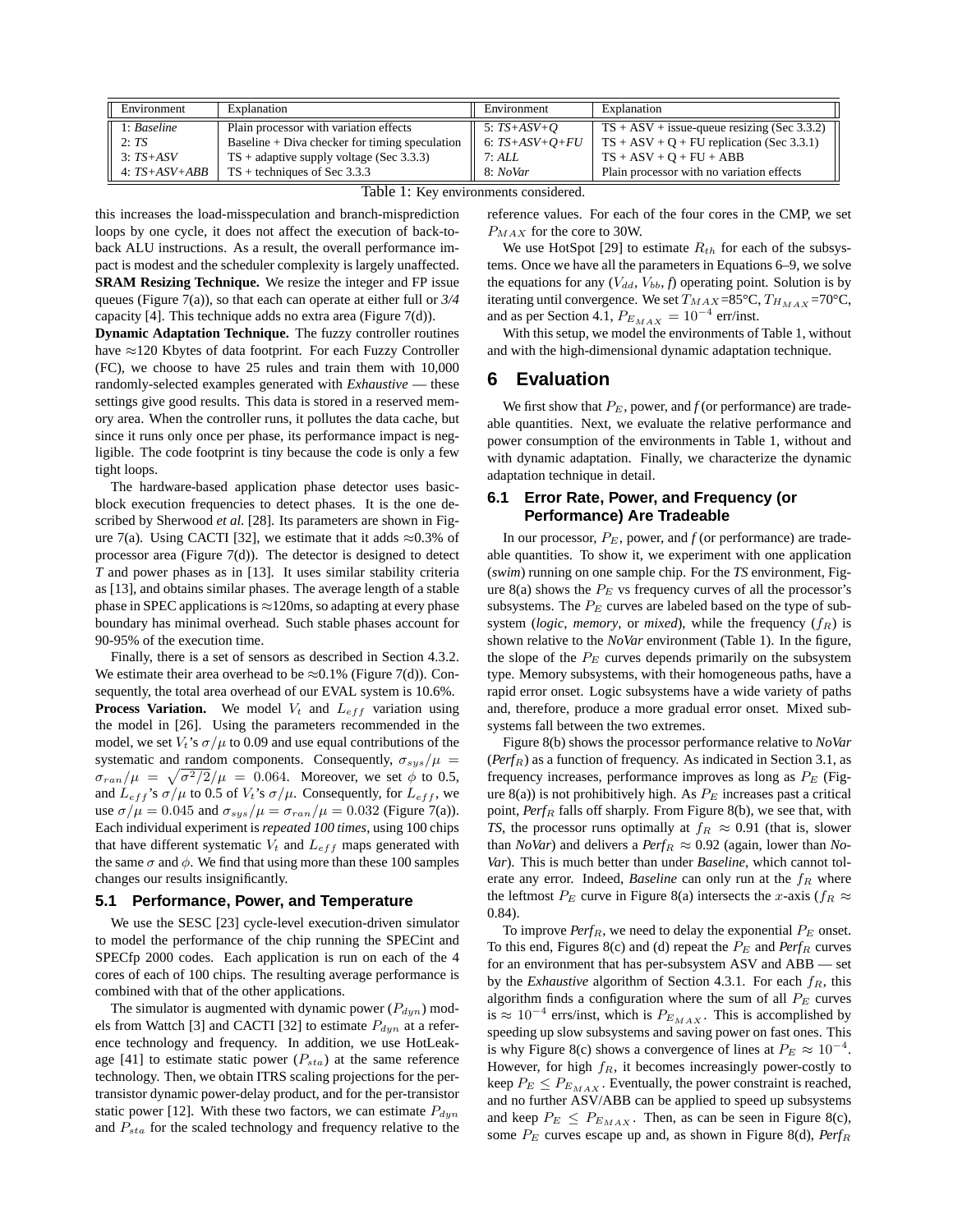

Figure 8: Subsystem error rates *vs* frequency, and processor performance *vs* frequency under *TS* (a and b) and under *TS+ASV+ABB* (c and d).

plunges. However, by keeping  $P_E$  under control, as we went from Figure 8(b) to Figure 8(d), we moved the peak of the  $Perf_R$  curve to the right and up (Point *A*); the optimal  $f_R$  is  $\approx 1.03$  and the optimal *Perf<sub>R</sub>* is  $\approx 1.00$  — as high as *NoVar*'s.

We gain further insight by focusing on one subsystem and extending its  $P_E$  vs  $f_R$  graph with power (*P*) as a third axis. Figure 9(a) shows this for the integer ALU in the presence of persubsystem ASV/ABB. The surface in the figure is constructed using the *Exhaustive* algorithm of Section 4.3.1 to find the minimum realizable  $P_E$  for each *P* and  $f_R$ . Point *A* in the figure shows the



Figure 9: Three-dimensional views of the power *vs* error rate *vs* frequency surface (a) and of the power *vs* error rate *vs* performance surface (b) for the ALU in Figure 8(c).

In Figure 9(a), if we draw Line *(1)* at constant *P* through *A*, we obtain the familiar  $P_E$  vs  $f_R$  curve: As  $f_R$  grows,  $P_E$  first remains at zero and then suddenly increases very steeply to reach one. Moreover, if we are willing to spend more *P* in this subsystem via ASV/ABB (Line *(2)*), the subsystem supports a higher  $f_R$  before  $P_E$  reaches a given level. We see, therefore, that power and error rate are tradeable quantities. If the goal is to increase  $f_R$ , we can either pay with a higher  $P$  consumption for a given  $P_E$ , or with a higher  $P_E$  for a constant *P*.

Figure 9(b) replaces  $f_R$  with the *Perf<sub>R</sub>* of the processor and shows the same Line  $(I)$  and point A. As  $P_E$  increases along Line  $(1)$ , we obtain a familiar curve: *Perf<sub>R</sub>* first increases slowly and then drops abruptly. At the maximum point,  $Perf_R$  can further increase only at the cost of consuming more *P*.

#### **6.2 Frequency, Performance and Power**

Figure 10 shows the processor frequency for each of the environments in Table 1 normalized to *NoVar*. The two horizontal lines are the frequencies of *Baseline* and *NoVar*. Due to process variation, *Baseline* only reaches 78% of the frequency of an idealized no-variation processor (*NoVar*). To counter this variation, we add error tolerance and mitigation techniques one at a time. For each set of techniques, we consider three cases: no dynamic adaptation (*Static*), dynamic adaptation using our proposed fuzzy controller (*Fuzzy-Dyn*), and dynamic adaptation using our *Exhaustive* search algorithm (*Exh-Dyn*).

The leftmost set of three bars shows the frequency impact of Timing Speculation (*TS*), which is a prerequisite for all subsequent schemes. *TS* increases frequency by  $\approx$ 12%. Since there are no techniques to reshape the subsystem error curves, dynamic adaptation does not offer much improvement over *Static*.

The next set of bars (*TS+ASV*) adds per-subsystem ASV. Without dynamic adaptation, the frequency reaches 97% of *NoVar*. However, because the maximum ASV level that a subsystem can tolerate before exceeding constraints is application-dependent, *Static* must be conservative. The dynamic environments are not so restricted and apply ASV more aggressively. As a result, they end up delivering a frequency 5–6% higher than *NoVar*.

Continuing to the right (*TS+ASV+ABB*), adding ABB to *TS+ASV* produces only modest gains under the dynamic schemes, as it provides some additional flexibility in reshaping  $P_E$  curves. Overall, however, it does not offer much improvement over *TS+ASV* for its added complexity. Therefore, we initially exclude ABB as we begin to add microarchitecture techniques.

The next two sets of bars show the effect of adding microarchitecture techniques for error mitigation: issue queue resizing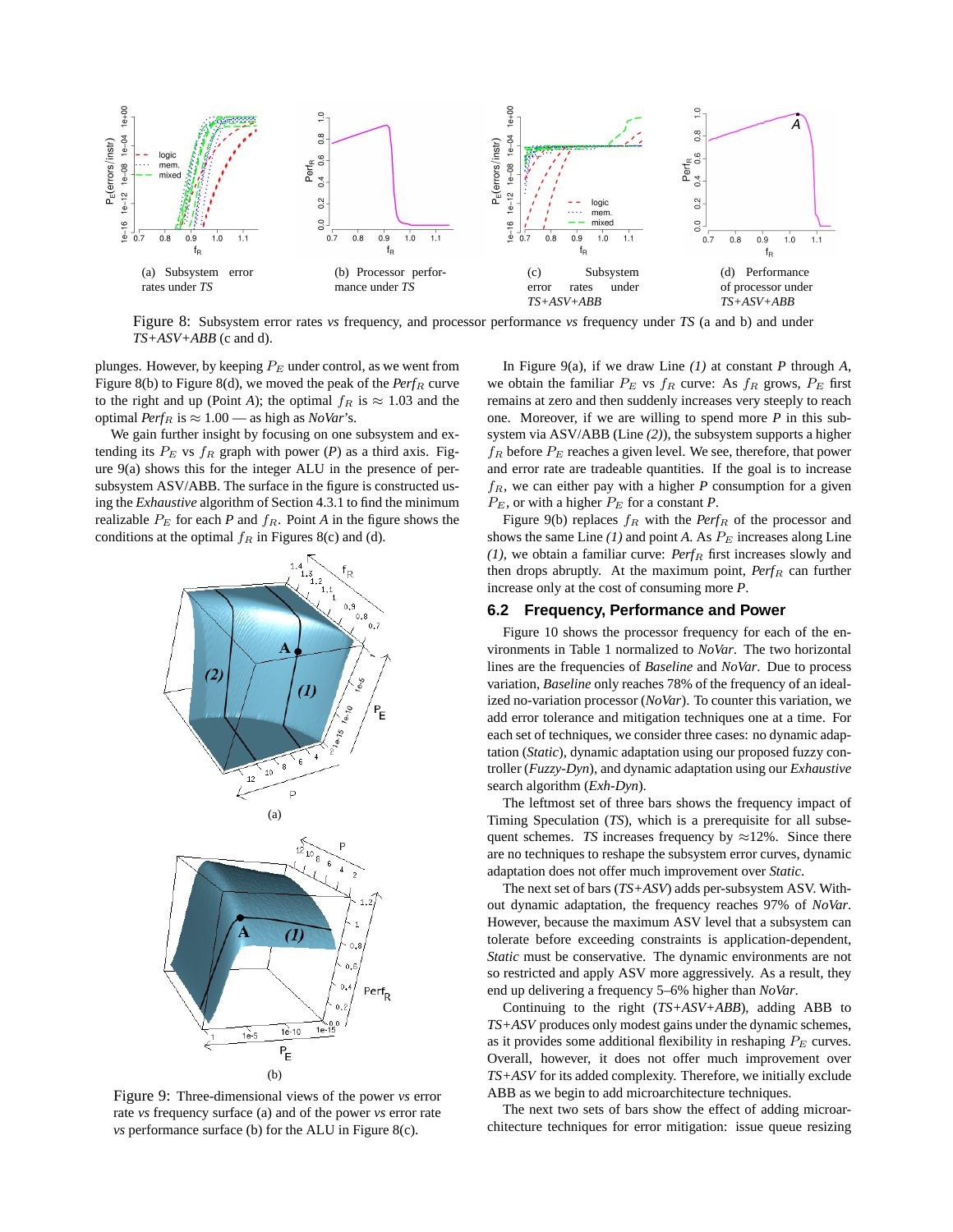

(*TS+ASV+Q*) and FU replication (*TS+ASV+Q+FU*). Although not shown in the figure, if we add them without any ABB or ASV capability, they deliver a disappointing 2% frequency increase. This is because temperatures stay low enough that optimizing the two subsystems does not deliver, on average, a substantial frequency boost. However, applying ASV to aggressively re-shape the  $P_E$  curves pushes the subsystem temperatures and powers higher. Under these conditions, the FUs and issue queues routinely form hotspots and become frequency-limiters. By speeding up these critical subsystems, the microarchitectural techniques deliver good frequency gains.

The *TS+ASV+Q* and *TS+ASV+Q+FU* environments show that, to take full advantage of the microarchitecture techniques, dynamic adaptation is required. Not all applications or phases exercise the issue queue or the FUs enough to make them critical. In these cases, statically enabling these techniques costs performance or power. Consequently, it makes sense to enable these optimizations dynamically. With both microarchitecture techniques and *Fuzzy-Dyn*, we reach a frequency that is 21% higher than *No-Var* (or 56% higher than *Baseline*).

The difference between the two rightmost environments *TS+ASV+Q+FU* and *ALL* is small. This suggests that it is reasonable to forgo the added complexity of ABB in an EVAL system. Similarly, the difference between using a fuzzy adaptation scheme (*Fuzzy-Dyn*) instead of exhaustive search (*Exh-Dyn*) is practically negligible in all environments.

Figure 11 shows the performance of all these environments normalized to *NoVar*. The figure is organized as Figure 10. We see that performance follows the same trends as frequency, except that the magnitude of the changes is smaller. The preferred scheme (*TS+ASV+Q+FU* with *Fuzzy-Dyn*) realizes a performance gain of 14% over *NoVar* or, equivalently, 40% over the *Baseline* processor.



Figure 11: Performance of different environments.

Figure 12 shows the average power consumed, including both  $P_{dyn}$  and  $P_{sta}$ , in a core and its L1 and L2 caches. Recall that, for each processor, we set  $P_{MAX}$  to 30W. We see that the average power for *NoVar* is 25W — although some processors reach 30W at certain points of high activity and temperature — while *Baseline* consumes 17W. The latter runs at lower frequency. As we add mitigation techniques, the power tends to increase, although its

actual value depends on many variables. With *TS+ASV+Q+FU* and *Fuzzy-Dyn*, the average processor power is almost exactly 30W. This shows that the *Fuzzy-Dyn* controller is making use of the available power to maximize performance without violating constraints. We also see that *Exh-Dyn* consumes about the same power as *Fuzzy-Dyn*.



Figure 12: Power per processor (core+L1+L2) for different environments.

#### **6.3 Characterizing Dynamic Adaptation**

Finally, we compare the output of the fuzzy controller to *Exhaustive* to show why fuzzy control provides nearly optimal power and performance results. Table 2 shows the mean error in the frequency,  $V_{dd}$ , and  $V_{bb}$  values generated by the fuzzy controller compared to the output of *Exhaustive*. We show results for memory, mixed, and logic subsystems separately. The errors are shown in absolute units and as a percentage of the nominal value (except for  $V_{bb}$ , where the nominal value is zero). The table shows that, in practically all cases, the fuzzy controller predicts frequency,  $V_{dd}$  and, to a lesser extent,  $V_{bb}$ , quite accurately.

| Param.   | Environment  | Fuzzy Controller - Exhaustive   (% of Nom.) |             |             |  |
|----------|--------------|---------------------------------------------|-------------|-------------|--|
|          |              | Memory                                      | Mixed       | Logic       |  |
|          | TS           | $168(4.1\%)$                                | 146 (3.6%)  | 170 (4.2%)  |  |
| Freq.    | $TS+ABB$     | 170 (4.2%)                                  | 135 (3.3%)  | 149 (3.6%)  |  |
| (MHz)    | $TS+ASV$     | 450 (11.0%)                                 | 410 (10.0%) | 160 (3.9%)  |  |
|          | $TS+ABB+ASV$ | 176 (4.3%)                                  | 162 (4.0%)  | 146 (3.6%)  |  |
| $V_{dd}$ | $TS+ASV$     | 17(1.7%)                                    | 24 (2.4%)   | 14 (1.4%)   |  |
| (mV)     | $TS+ABB+ASV$ | $16(1.6\%)$                                 | $22(2.2\%)$ | $22(2.2\%)$ |  |
| $V_{bb}$ | $TS+ABB$     | $72(-)$                                     | $69(-)$     | $76(-)$     |  |
| (mV)     | $TS+ABB+ASV$ | $115(-)$                                    | $129(-)$    | $124(-)$    |  |

Table 2: Difference between the selections of the fuzzy controller and *Exhaustive* in absolute and relative terms.

An important reason why the performance and power of *Fuzzy-Dyn* and *Exh-Dyn* are largely the same despite any inaccuracies shown in Table 2 is the presence of *Retuning Cycles* (Section 4.3.3). Specifically, when the fuzzy controller algorithm selects a configuration, any of the five outcomes shown in Figure 13 is possible. *NoChange* is the best case. Here, no constraint is violated and the first attempt at increasing  $f$  fails, signifying that the fuzzy controller's output was near optimal. In *LowFreq*, no constraint is violated, but retuning cycles are able to further increase f. The third case (*Error*) occurs when the configuration violates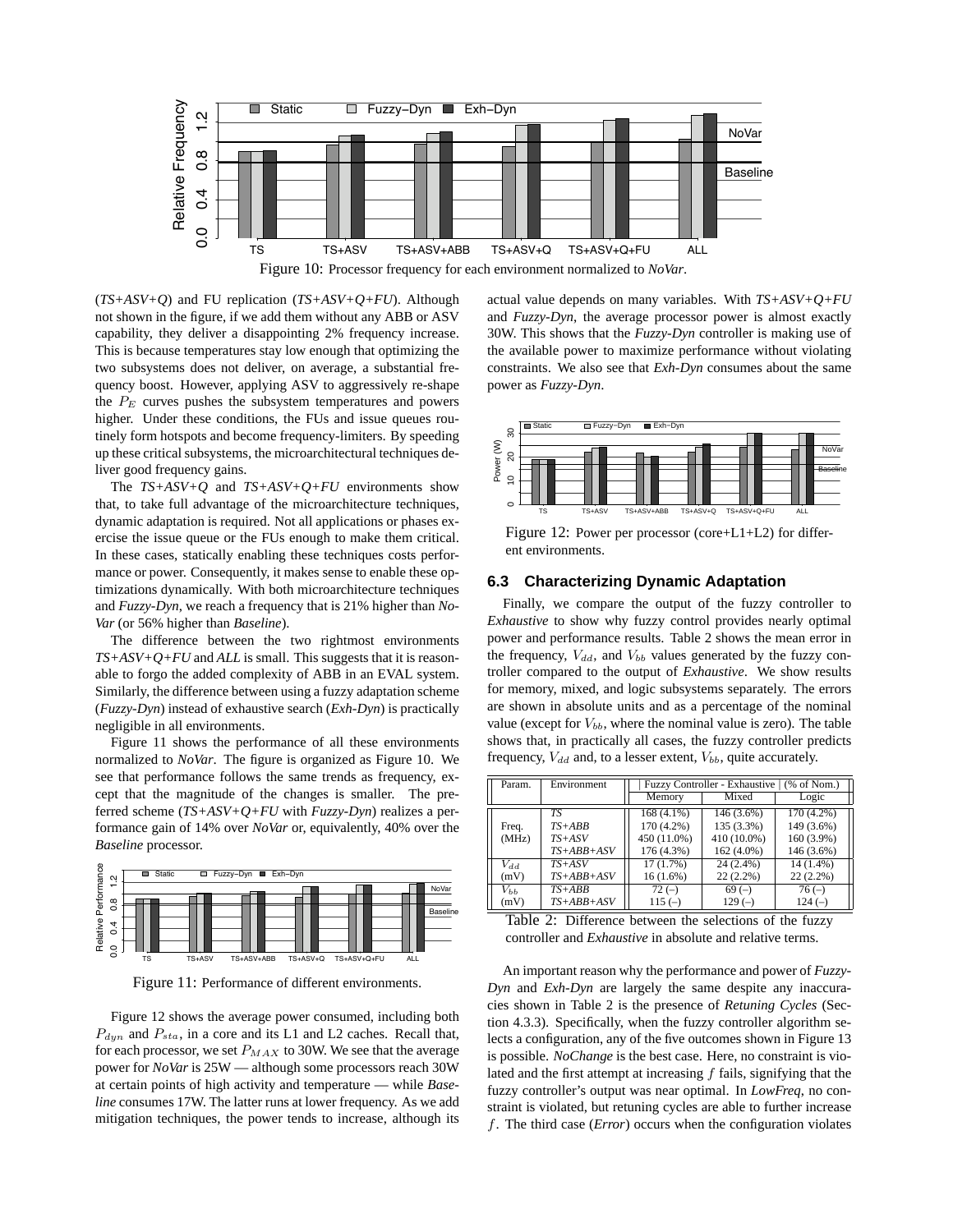$P_{E_{MAX}}$ , and as a result, retuning cycles must reduce f. Similarly, the *Temp* and *Power* cases occur when  $T_{MAX}$  or  $P_{MAX}$  is exceeded, again causing a reduction in  $f$ .



Figure 13: Outcomes of the fuzzy controller system.

Figure 13 shows the fraction of times when each outcome occurs in an environment with no microarchitecture technique (*No opt*), a single technique (*FU opt* and *Queue opt*), or both techniques (*FU+Queue opt*). We see that *NoChange* dominates for *TS* and, together with *LowFreq*, accounts for about 50% or more in all the bars. *Temp* cases are infrequent. *Fuzzy-Dyn* does so well thanks to the correcting retuning cycles in four of the five cases.

## **7 Related Work**

**Process Variation Modeling and Mitigation.** There are several models of WID process variation that can be used for microarchitecture research (e.g., [11, 16, 18, 24, 26]). The EVAL framework can be used with any of them.

A related approach to mitigate process variation is dynamic retiming of pipelines [16, 33, 34]. The EVAL framework is a more powerful way to handle process (and parameter) variation for three reasons. First, EVAL is designed for a challenging environment with timing errors, where it trades-off error-rate for performance and power; Dynamic retiming always clocks the processor at a safe frequency. Second, EVAL controls the delay and power of each pipeline stage through fine-grain ASV/ABB; Dynamic retiming mostly redistributes slack among pipeline stages. Finally, EVAL manages multiple techniques (ABB/ASV, FU replication, and issue-queue resizing) to get a better working point. As a result, the performance gains from EVAL (40%) are larger than from dynamic retiming (10–20%).

**Error Tolerance and Mitigation.** There are many architectures for timing speculation (e.g., [8, 9, 17, 20, 27, 37, 38, 40]). Some of these works [9, 38] have been suggested for an environment with parameter variation. Our EVAL framework is more powerful than these architectures. Timing speculation is just one technique that EVAL uses; it manages multiple techniques. Therefore, EVAL can deliver a better power/performance point.

**Dynamic Optimization.** Many schemes for dynamic adaptation of parameters such as voltage, frequency, cache size, etc. have been proposed (e.g., [4, 6, 7, 10]). This includes the application of whole-chip ABB and DVFS [19], as well as fine-grain ABB in conjunction with whole-chip DVFS [31]. However, compared to EVAL, these proposals did not try to optimize globally so many variables concurrently.

## **8 Conclusions**

This paper explored the environment where processors are not designed for worst-case parameter values and, therefore, need to

tolerate variation-induced errors during normal operation. In this environment, the paper made two main contributions. First, it introduced a framework called EVAL that gives insight into how microarchitecture techniques can mitigate variation-induced errors and trade-off error rate for power and processor frequency. It showed how they can tilt, shift, and reshape the error rate *vs* frequency curve. Second, it presented *High-Dimensional* dynamic adaptation, an effective microarchitecture technique to maximize processor performance and minimize power in the presence of variation-induced timing errors. It also showed an efficient implementation of this technique based on a machine-learning algorithm.

Our results showed that, under variation-induced timing errors, high-dimensional dynamic adaptation is a feasible and effective technique. With no support for handling variation, a processor could only cycle at 78% of its no-variation frequency. However, by dynamically adapting processor frequency, persubsystem ASV, and two modest-cost microarchitecture schemes (issue-queue resizing and FU replication), the processor increased its frequency by 56% on average — effectively cycling 21% faster than under no variation. Processor performance increased by 40% on average (or 14% over the no-variation scenario), always within error-rate, power, and temperature constraints. The area overhead of this technique was estimated to be only 10.6% of the processor area.

We believe that our high-dimensional dynamic adaptation scheme using fuzzy control techniques has wide applicability. It is applicable to situations requiring dynamic adaptation of a large number of inter-related variables. This includes many problems beyond WID variation or timing speculation.

#### **References**

- [1] S. Augsburger and B. Nikolic. Combining dual-supply, dualthreshold and transistor sizing for power reduction. In *International Conference on Computer Design*, September 2002.
- K. Bowman, S. Duvall, and J. Meindl. Impact of die-to-die and within-die parameter fluctuations on the maximum clock frequency distribution for gigascale integration. *IEEE Journal of Solid State Circuits*, 37(2):183–190, February 2002.
- [3] D. Brooks, V. Tiwari, and M. Martonosi. Wattch: A framework for architectural-level power analysis and optimizations. In *International Symposium on Computer Architecture*, June 2000.
- [4] A. Buyuktosunoglu, S. Schuster, D. Brooks, P. Bose, P. Cook, and D. Albonesi. An adaptive issue queue for reduced power at high performance. *Lecture Notes in Computer Science: Power Aware Computer Systems*, 2008:25–37, May 2001.
- [5] T. Chen and S. Naffziger. Comparison of adaptive body bias (ABB) and adaptive supply voltage (ASV) for improving delay and leakage under the presence of process variation. *IEEE Transactions on VLSI Systems*,  $11(5):888-899$ , October 2003.
- [6] A. S. Dhodapkar and J. E. Smith. Managing multi-configuration hardware via dynamic working set analysis. In *International Symposium on Computer Architecture*, May 2002.
- [7] S. Dropsho, A. Buyuktosunoglu, R. Balasubramonian, D. Albonesi, S. Dwarkadas, G. Semeraro, G. Magklis, and M. Scott. Integrating adaptive on-chip storage structures for reduced dynamic power. In *International Conference on Parallel Architectures and Compilation Techniques*, September 2002.
- [8] D. Ernst, N. S. Kim, S. Das, S. Pant, R. Rao, T. Pham, C. Zeisler, D. Blaauw, T. Austin, K. Flautner, and T. Mudge. Razor: A lowpower pipeline based on circuit-level timing speculation. In *International Symposium on Microarchitecture*, December 2003.
- [9] B. Greskamp and J. Torrellas. Paceline: Improving single-thread performance in nanoscale CMPs through core overclocking. In *International Conference on Parallel Architectures and Compilation Techniques*, September 2007.
- [10] M. Huang, J. Renau, and J. Torrellas. Positional Adaptation of Processors: Application to Energy Reduction. In *International Symposium on Computer Architecture*, June 2003.